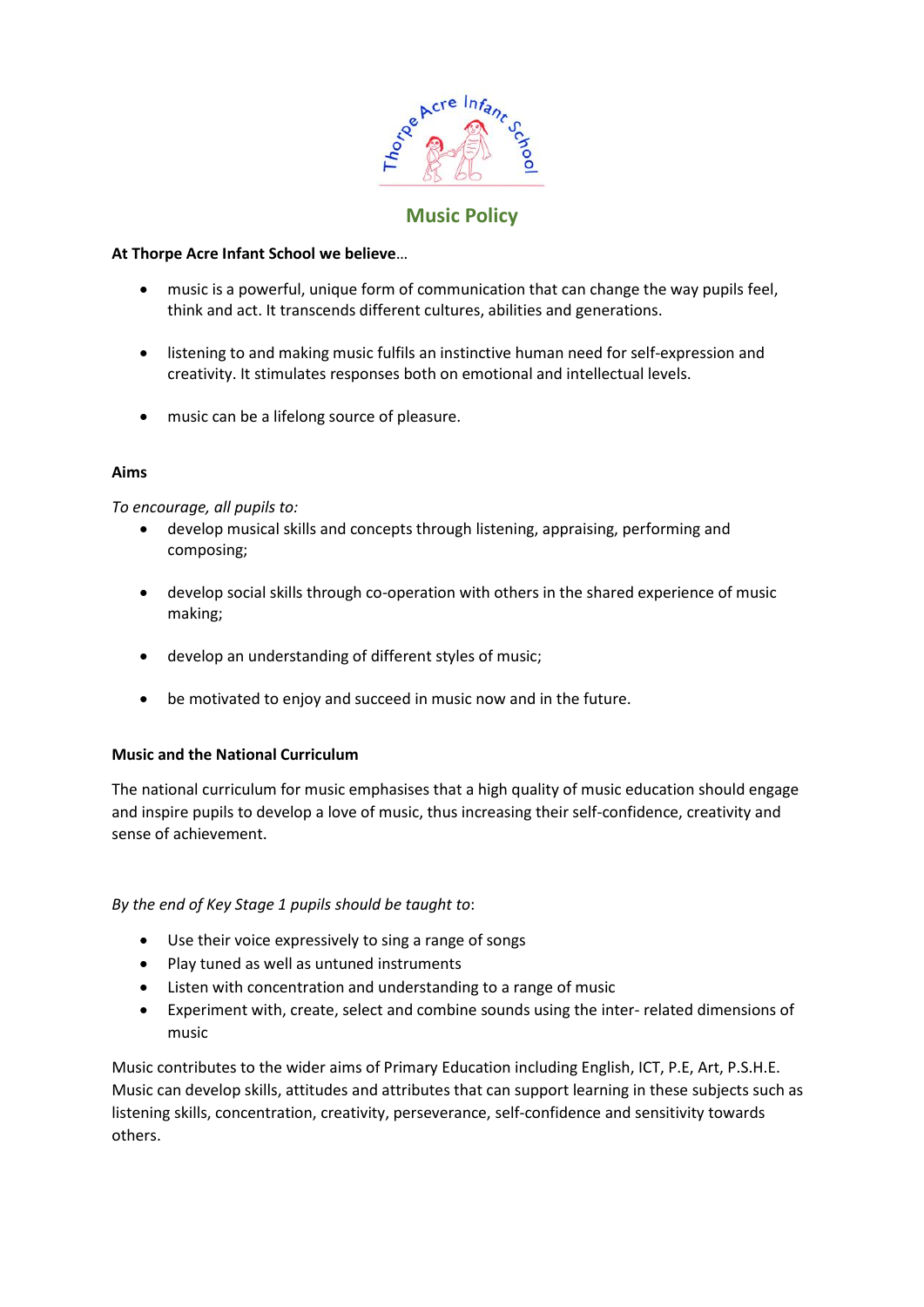

#### **Planning and delivery of music**

- Music is taught across the school using the Leicester-Shire Music scheme. The scheme is split into 6 units across the year, which include: pulse, voice, rhythm, pitch, music technology and genres.
- Each unit is taught across a half term through weekly classroom sessions.
- The sessions focus on developing children's understanding of musical dimensions, enabling them to explore the dimensions through practical activities and finally leading up to a performance in lesson 5 of each unit.
- In foundation stage, as well as having these designated music sessions once a week, children can independently explore musical instruments within their continuous provision.

#### **Pupil Experiences**

#### *In music, opportunities will be created for pupils to*:

- listen, perform and compose a variety of styles of music
- undertake a balanced programme of activities
- work individually, in groups or as a whole class
- explore a range of instruments, including those on an ipad
- make use of audio/visual materials
- to perform to wider audiences
- to take part in a whole class ensemble lesson for example recorders
- once a week the children will take part in a whole school singing assembly, usually accompanied by the piano
- children will experience a wide range of different genres of music through our 'composer of the term' which is used during assemblies

#### **Equal opportunities**

- We aim to give every pupil the opportunity to enjoy a variety of musical activities.
- All pupils have an equal opportunity to reach their full potential across the music curriculum regardless of their race, gender, cultural background or special needs.

#### **Assessment and Record keeping**

- At the end of each unit, teachers will assess the children's musical skills based on several 'I can' statements.
- The children are involved in this assessment process in each unit as the last lesson involves them watching their performances and engaging in self as well as peer assessment.